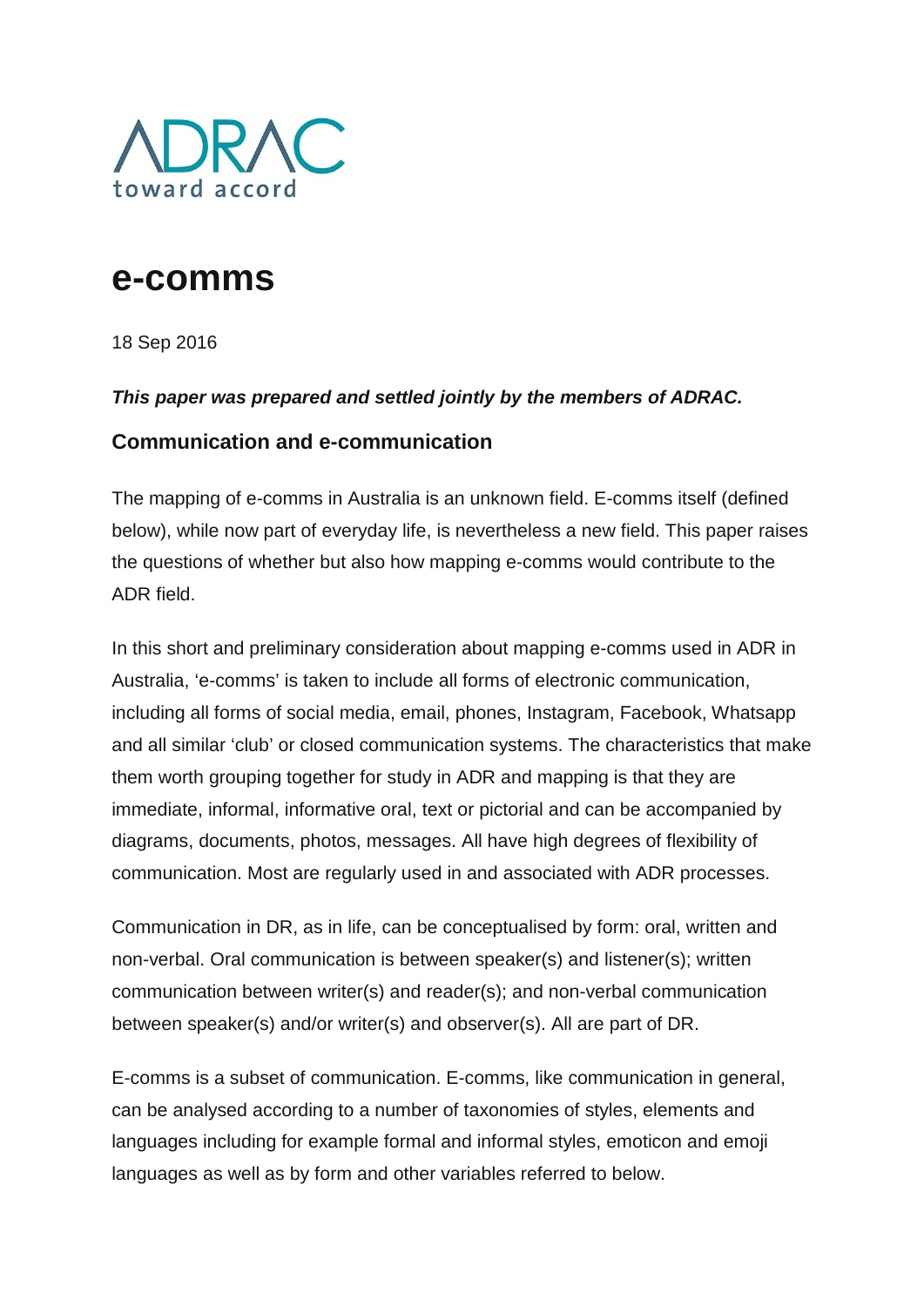### **Why use 'e-comms'; won't social media do?**

Communication is conducted in both real and virtual settings. While there is an accepted glossary to describe communication in real settings, consistent descriptive terminology for the field of virtual interpersonal communication is elusive. At present the terms 'social software', 'social media', 'social networking' and 'online comms' are used almost interchangeably. Even when terms are defined and distinguished from another, the distinction is often specific to a particular author and likely to be contradicted by another.

This paper uses a generic, collective term for 'online' and 'mobile comms': 'e-comms' namely communication through the internet and wireless as well as by platforms that rely on them.

Functional e-comms variables include narrowcast and broadcast; synchronous and asynchronous; regulated (by software such as Facebook etc) and unregulated (eg email).

#### **Whose use of e-comms in DR could be mapped?**

Data collected would record the use of e-comms in DR that is initiated and/or maintained by the DR practitioner. Data collected would exclude the use of e-comms that is initiated and used by participants, their personal support people or their professional support people independently of the DR practitioner. Also excluded would be initiatives of the DR practitioner to describe their practice, manage complaints or any other nonclinical purpose.

#### **What aspects of e-comms in DR in Australia could be mapped?**

If ADRAC decides to map the use of e-comms in DR in Australia the task may be to map 'DR and the use of narrowcast, synchronous and asynchronous unregulated ecomms': narrowcast due to the private nature of DR; synchronous and asynchronous depending upon the style of DR eg shuttle, together; and unregulated because the current high-tech social software seems to be aimed at social networking not at problem-solving.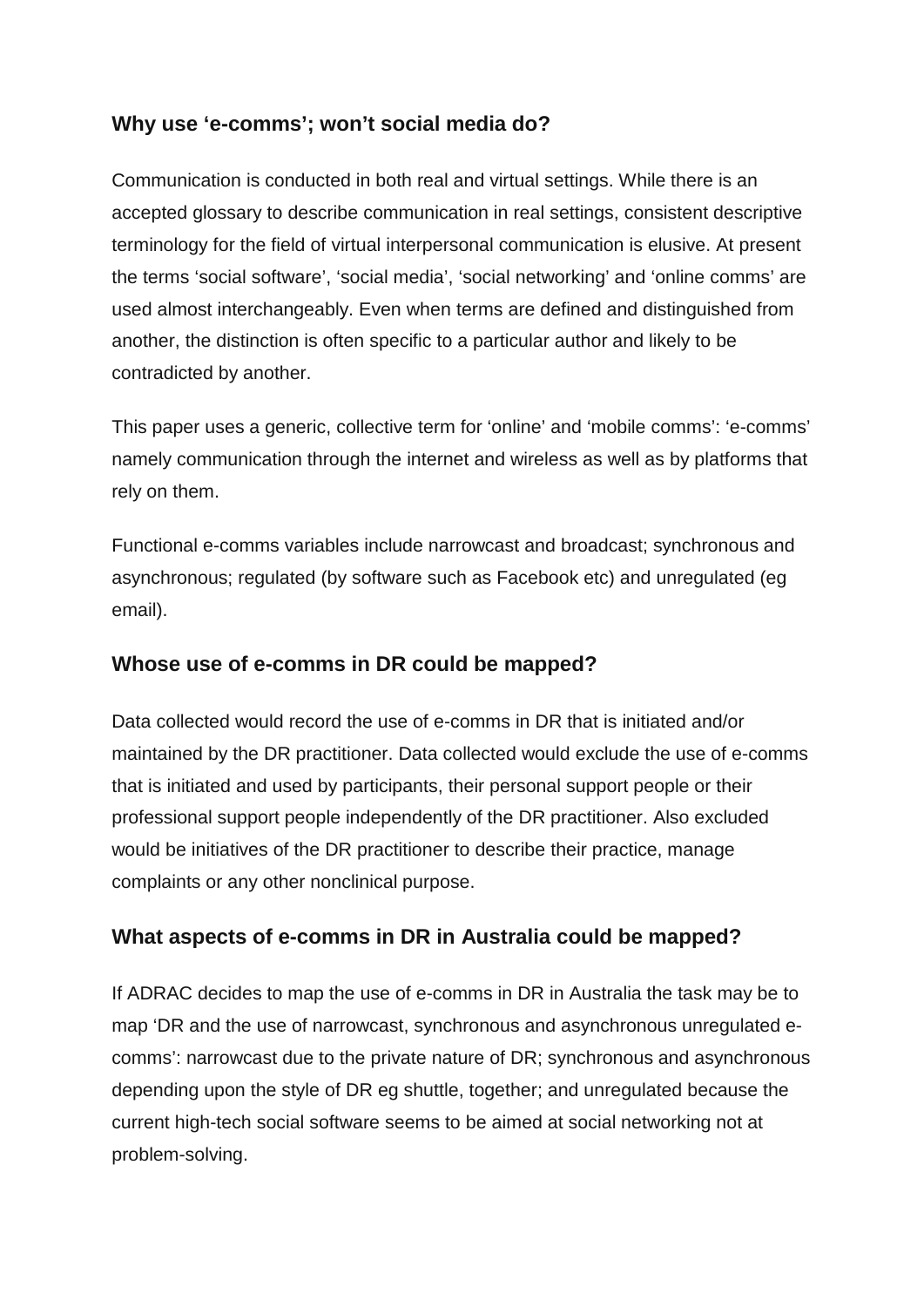There are numerous aspects of e-comms and DR that could be mapped. Three examples follow.

To describe the use of e-comms in DR in Australia ADRAC could:

- ask DR practitioners, perhaps grouped according to facilitative, advisory and determinative DR practitioners, whether they use oral, written and/or nonverbal e-comms then map the responses.
- ask DR practitioners in what percentage of DR they use all three, oral, written and non-verbal or other combinations in their clinical practice and map the outcomes. The measure of use could be per client/per hour of DR/per week etc.
- ask DR practitioners when they mostly (80%) use e-comms: before, during, after the DR process and map the responses.

There are many more questions regarding the use of e-comms in DR in Australia that could be mapped.

#### **Sample responses**

Data sought: Which styles of practice use which categories of e-comms? Possible response: I am a facilitative practitioner; I use oral and written e-comms.

Data sought: In what percentage of DR matters do practitioners regularly use one style of e comms; two styles of e-comms; three styles of e-comms? Possible response: I use written e-comms in every mediation; oral e-comms in less than 5% of mediations; and non-verbal e-comms in 0% of mediations.

Data sought: When in the DR process do DR practitioners mostly use e-comms: before and/or during and/or after the DR process? Possible response: I use e-comms before and during the mediation process.

#### **Why map DR in Australia?**

Prof Ian Chubb AC, Australia's Chief Scientist, in the introduction to 'Mapping the Humanities, Arts and Social Sciences in Australia' October 2014 p. iv explains the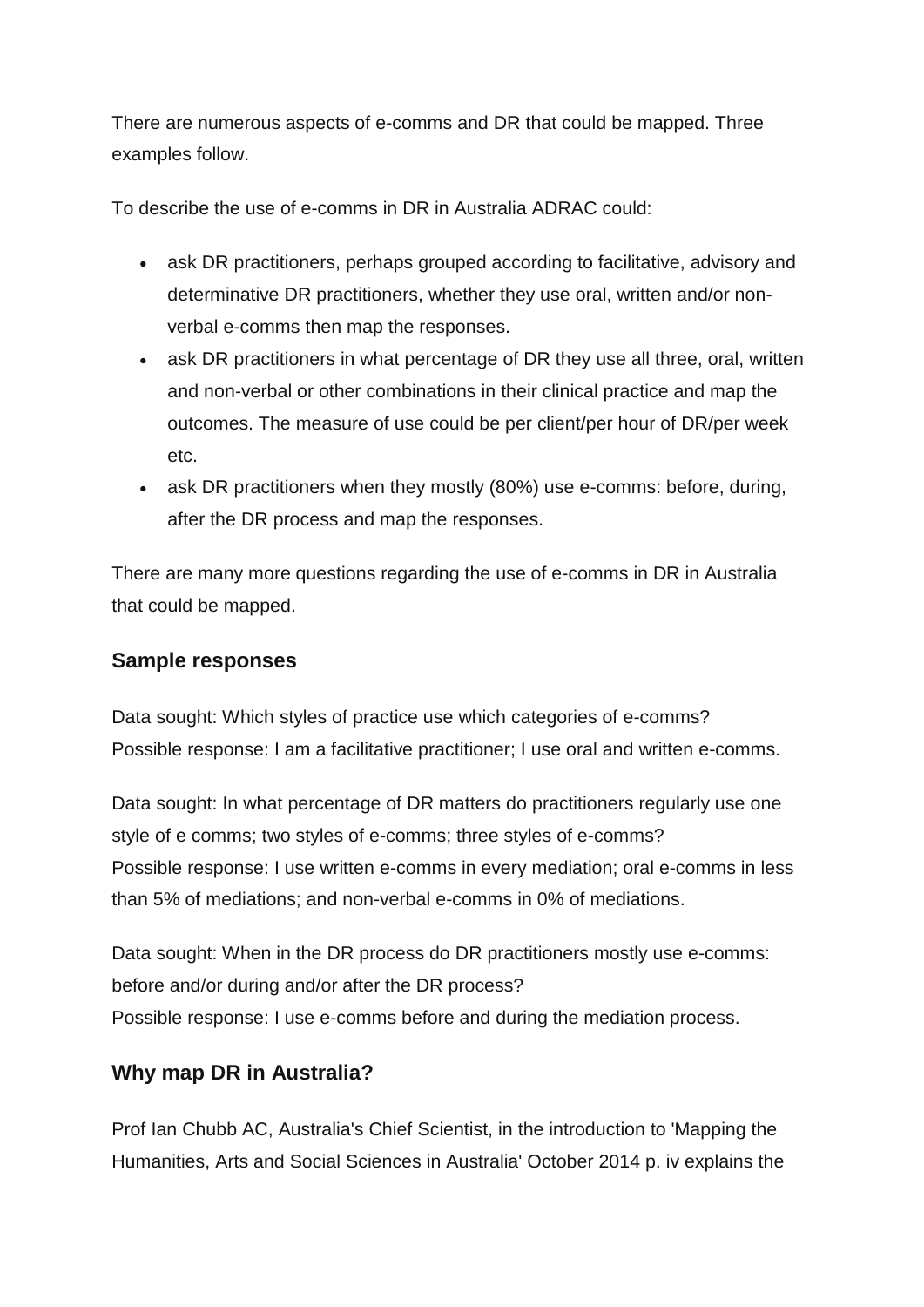importance of mapping. Subsequent chapters describe the process and outcomes of mapping.

In the following excerpts Prof Chubb is quoted as substituting 'DR' for HASS; 'justice system' for education system. Imagine the contribution to DR in Australia if ADRAC could say, as Prof Chubb has said:

Mapping and benchmarking are never easy or popular tasks, particularly in the complex ecosystem in which we function. There are limits to our data, and different views on how it to be presented.

That should not defeat us, but remind us of the need to work together.

This report provides the robust and comprehensive data to serve both practitioners of DR and those who rely on their skills. It is a timely reminder of the essential place in building Australia's future of DR.

I trust it will, at the same time, spur on our efforts to raise the bar higher.

p. 3

The following chapters provide detailed analysis of the current condition of DR practice

Each chapter concludes with a discussion of critical issues for the future. The data presented, and the analysis performed, within these chapters is based on a substantial body of background data that is collected in the appendices.

Finally, in addition to these detailed data, the appendices contain an account of the methodology and the sources for this report, as well as an outline of the areas this research has revealed is likely to repay further investigation in the future.

#### p. 6

The nation needs a solid and reliable evidence base from which to make decisions about its DR capabilities…